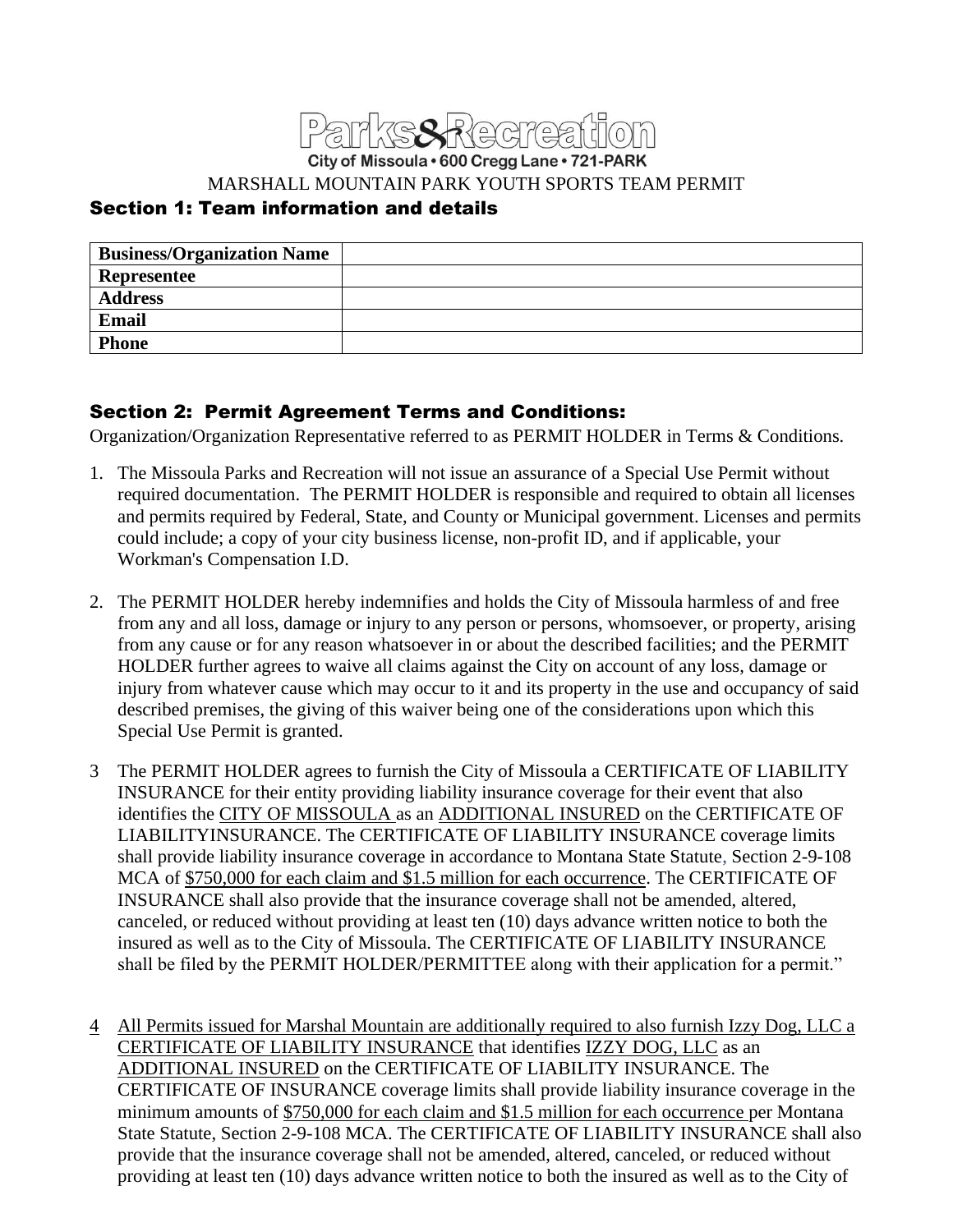Missoula. The CERTIFICATE OF LIABILITY INSURANCE shall be filed by the PERMIT HOLDER along with their application for a permit."

- 5. The PERMIT HOLDER shall not assign or transfer this Special Use Permit or sublet any portion thereof without the written consent of the City of Missoula.
- 6. The PERMIT HOLDER, either as an individual or on behalf of a group or organization, hereby agrees that this permit shall not be used in any manner that would discriminate against any person or persons on the basis of race, ancestry, color, physical or mental disability, religion, national origin, sex, age, marital or familial status, creed, ex-offender status, physical condition, political belief, public assistance status or sexual orientation, gender identity or expression.
- 7. Any Alcohol being served or sold to the public needs to be provided through a business with a Cabaret License, or organization needs to obtain a Special Revenue Permit from the State of Montana.
- 8. An Individual or organization who allows alcohol to be consumed by participants may be held responsible for death, personal injuries, medical bills and any damages that may occur as a result of allowing alcohol consumption at their event.
- 9. It is the sole responsibility of the Permit holder to be in compliance with any State or Local Health regulation with respect to food and drink, in addition to state or county licensing requirements.
- 10. The PERMIT HOLDER **is** responsible for picking up all garbage generated from the event and when specified on your permit to remove excess from site. Events at Marshall Mountain are required to comply with City ZERO-by Fifty policy to recycle aluminum and plastic bottles. Plan must be submitted as part of the Permit packet.
- 11. The PERMIT HOLDER will be responsible for any and all damages that occur to Parks and Recreation facilities due to USER'S negligence or willful action.
- 12. The Missoula Parks and Rec. Dept. shall have the right to terminate Special Use Permits if it is determined the PERMIT HOLDER is not acting in the best interest of the general public, the City of Missoula, or they are in non-compliance with permit policy/terms and conditions.

#### 13. *Deposit Checks not pick up by two weeks after the event will be destroyed*

- 14. The Parks and Recreation Department reserves the right to allow more than one Special Use Permit at a facility, or on conservation lands.
- 15. PERMIT HOLDER agrees that the City of Missoula and/or its designated representatives may enter upon the used facilities or area as described herein at all reasonable times to make inspection in conformity with this Special Use Permit Agreement.
- 16. Permit being issued for an event/work/or educational purposes on conservation lands will be given separate terms and conditions as related to the specific area to be used. USER agrees to abide by all rules and regulations of these attached terms specific to use of conservation lands.

# **By signing I am acknowledging and agreeing to the terms and conditions of this permit**

\_\_\_\_\_\_\_\_\_\_\_\_\_\_\_\_\_\_\_\_\_\_\_\_\_\_\_\_\_\_\_\_\_\_\_\_\_\_\_\_\_\_\_\_\_\_ \_\_\_\_\_\_\_\_\_\_\_\_\_\_\_\_\_\_\_\_\_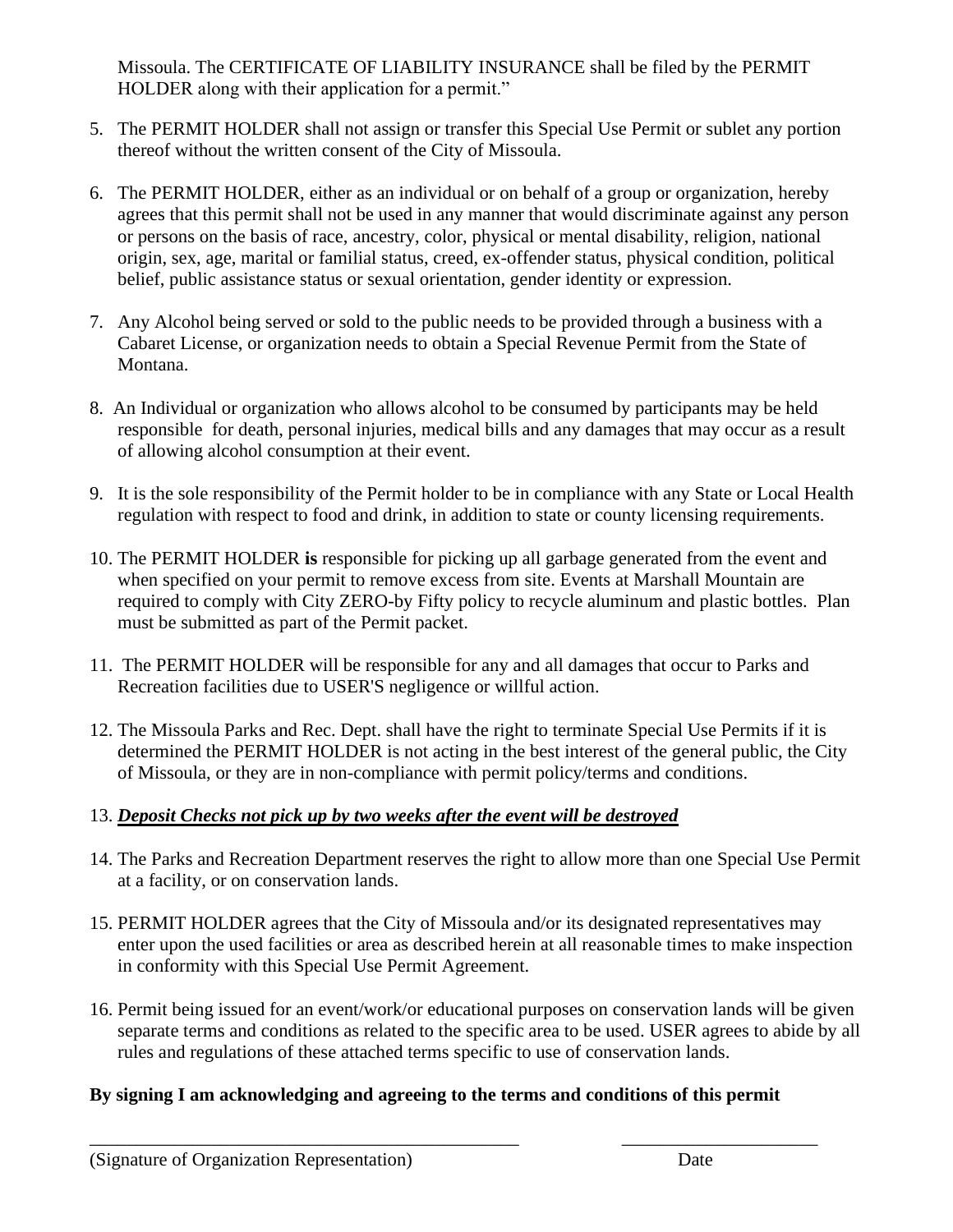## **Additional requirements for ALL permitted uses**

**Portable Toilets** – if event is longer than 4 hours and includes more than 15 people - the appropriate number of portable toilets must be provided and/or have an approved plan for providing restrooms. All toilets must be placed only in approved pre designated locations.

\*if use is designated as heavy enough by group the permit administrator may require the group to provide portable toilets for the duration of the season.

**Trash and Waste –** ALL waste generated by the event/use must be packed out and disposed of. Use of park garbage cans is not acceptable as disposal site. Specific plans for recycling must be included as part of the permit.

**Trail Condition Check –** prior to event all trails and locations must be checked for conditions to insure they are appropriate for use and the event/use will not severely impact the condition of the trail/location. A plan for alternative routes in case of inclement weather must be included as part of the permit.

**Parking** – The event parking area will be available and a parking plan must be submitted for all MEDIUM and LARGE special events (>50 participants). . Parking plan must designate a priority parking area for physically handicapped attendees and a 20ft fire lane present per county policy in all parking areas to give access to all points on the property for emergency vehicles. A plan for providing shuttles from off-site to the base area must be provided for LARGE special events only.

**Vendors and Suppliers -** Any contracted vendor selling food or products is included as part of the event must submit a Parks and Recreation Concession Permit. It is the duty of the PERMIT HOLDER to obtain and turn in all of these items

**Alcohol** – if alcohol will be present at the event/use a Parks and Recreation Alcohol Permit must be completed along with a Special Revenue Permit from the State of Montana. All alcohol must be served by caterer with a cabaret license.

**Option for tax-free donation** – all events (not outfitter or athletic team permits) charging a fee to participate must provide an option for participants to make a tax-free donation for the long term management and public acquisition of Marshall Mountain Park.

**Motorized Vehicles –** permittees, but not participants and public, may drive inside the green gate at the far end of the parking lot to set up if they stay on double track gravel roads. Usage of this area must be clearly requested in the permit application. Locking the gate to this area after the event is the sole responsibility of the permitted. If permittee fails to lock this gate they assume liability for any damage to the site and/or may become ineligible for future permits at Marshall Mountain Park.

**Tent/Canopy Securing –** must be done with weights (not stakes) to prevent hitting irrigation and power. You must include a map of where you will be setting up tents and canopies.

**Fires and BBQ –** fires must be kept in the designated fire pit. All BBQ must be kept within appropriate and approved BBQ grills. Both fires and BBQs may **only** occur during appropriate burning windows as dictated by Missoula County Fire Protection Agency [https://mcfpa.org/fire\\_danger.htm](https://mcfpa.org/fire_danger.htm)

**Accident Policy -** In the event of an accident or injury, the permit holder is required to fill out an Accident Report Form and submit it to the City of Missoula Parks and Recreation Department as soon as possible, Accident Report Form can be found online at [www.missoulaparks.org.](http://www.missoulaparks.org/)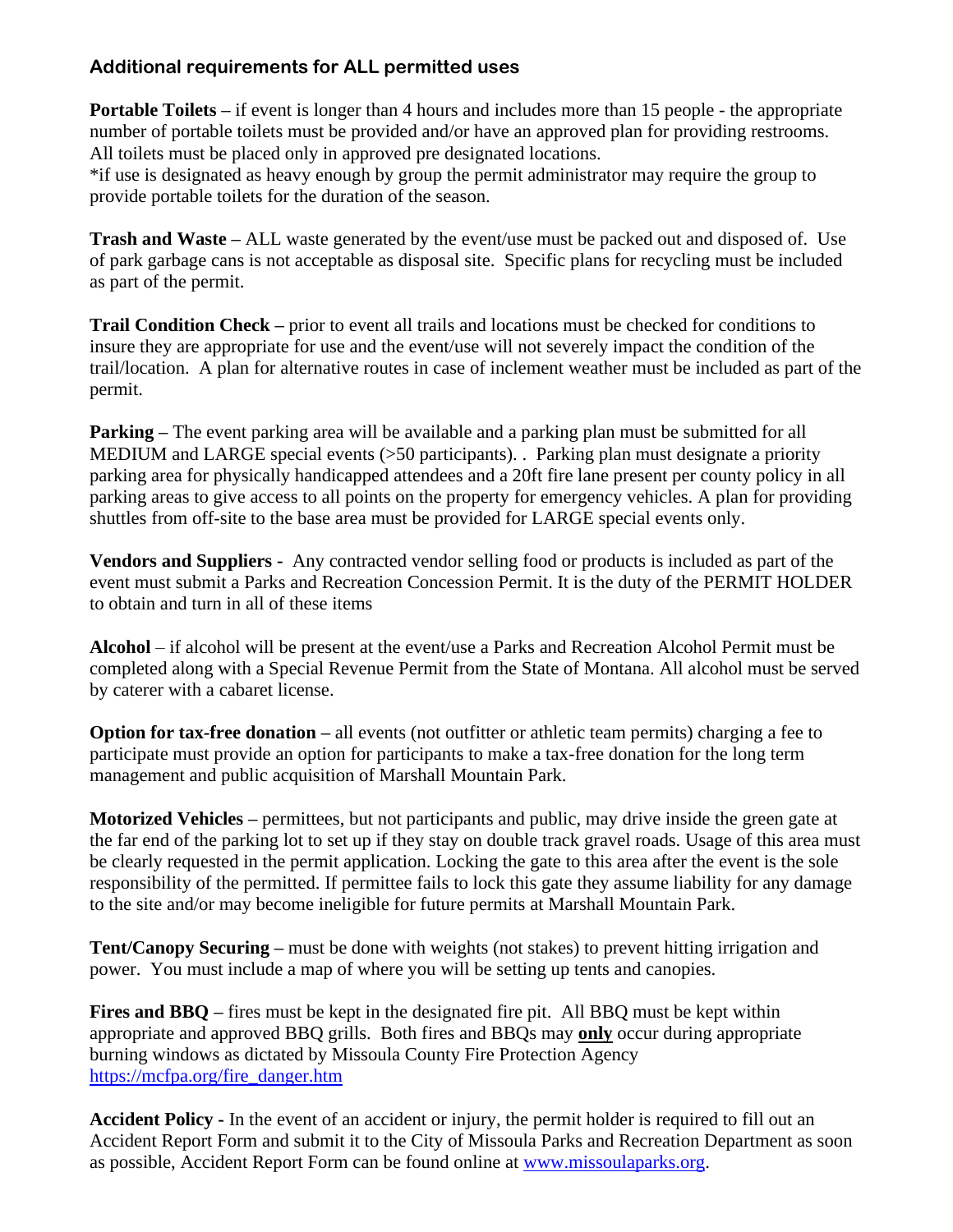**REFUND Policy** - Qualifications to receive a refund of both event fee and deposit - Notification for Cancellation must be received at least 21 days prior to the reserved date.

**DAMAGE Policy -**Should events during inclement weather result in damage to infrastructure, base area, or trails- repair cost will be deducted from security deposits based on inspection by MPR representee. Should damage exceed deposit, the named renter who reserved facility will be invoiced for the difference.

- $\triangleright$  Misuse (other than intended) resulting in damage, or a pattern of misuse, will result in the permitted loss of use, and will affect its ability to reserve in the future.
- ➢ Damage to facilities will negatively impact an permitted "Good Standing" status, and may result in loss of ability to reserve Marshall Mountain in the future

## **What uses are excluded from Marshall Mountain Park?**

**Bounce Houses** - It has been determined by the Montana Municipal Interlocal Authority (MMIA) that there is considerable risk associated with inflatable structures including bounce houses**. Therefore,** 

#### **Bounce Houses and inflatable play structures will not be permitted at MMP**

**Dogs** – no dogs will be permitted on property at this time.

**Overnight Camping/Parking** – no overnight camping or parking will be permitted at this time. \*special considerations for historic camping uses and multi day events that require overnight surveillance to maintain oversight of equipment will be considered.

**Weddings –** no weddings will be permitted at Marshall Mountain Park at this time

**Usage of Buildings –** Usage of the clock tower building will not be permitted at this time due to building inspection findings. Use of the bar/lodge building maybe granted at the discretion of Izzy Dog LLC and Missoula Parks and Recreation representee

# SECTION 3: Permit Requirements

#### **City of Missoula Parks & Recreation requires the following items in order to process this Permit Application.**

❑ A complete Marshall Mountain Special Use Permit Application (this form)

❑ A Certificate of Liability Insurance from your insurance provider which shows:

- o The permit applicant as the insured part
- o In accordance to Montana State statute, section 2-9-108 MCA a minimum amount of \$750,000 for each claim and **\$1.5 million for** each occurrence must be provided. Valid throughout the requested permit dates.
- o City of Missoula , Five Valleys Land Trust AND Izzy Dog LLC named as additional named as additional insured on the certificate.
	- City of Missoula: 435 Ryman St, Missoula, MT 59802
	- Izzy Dog LLC: 131 South Higgins, Suite P-1, Missoula, MT 59802
	- Five Valleys Land Trust: 120 Hickory St, Missoula MT 59801

Proposed Practice worksheet – actual use worksheet will be due by Dec  $1<sup>st</sup>$  of each calendar year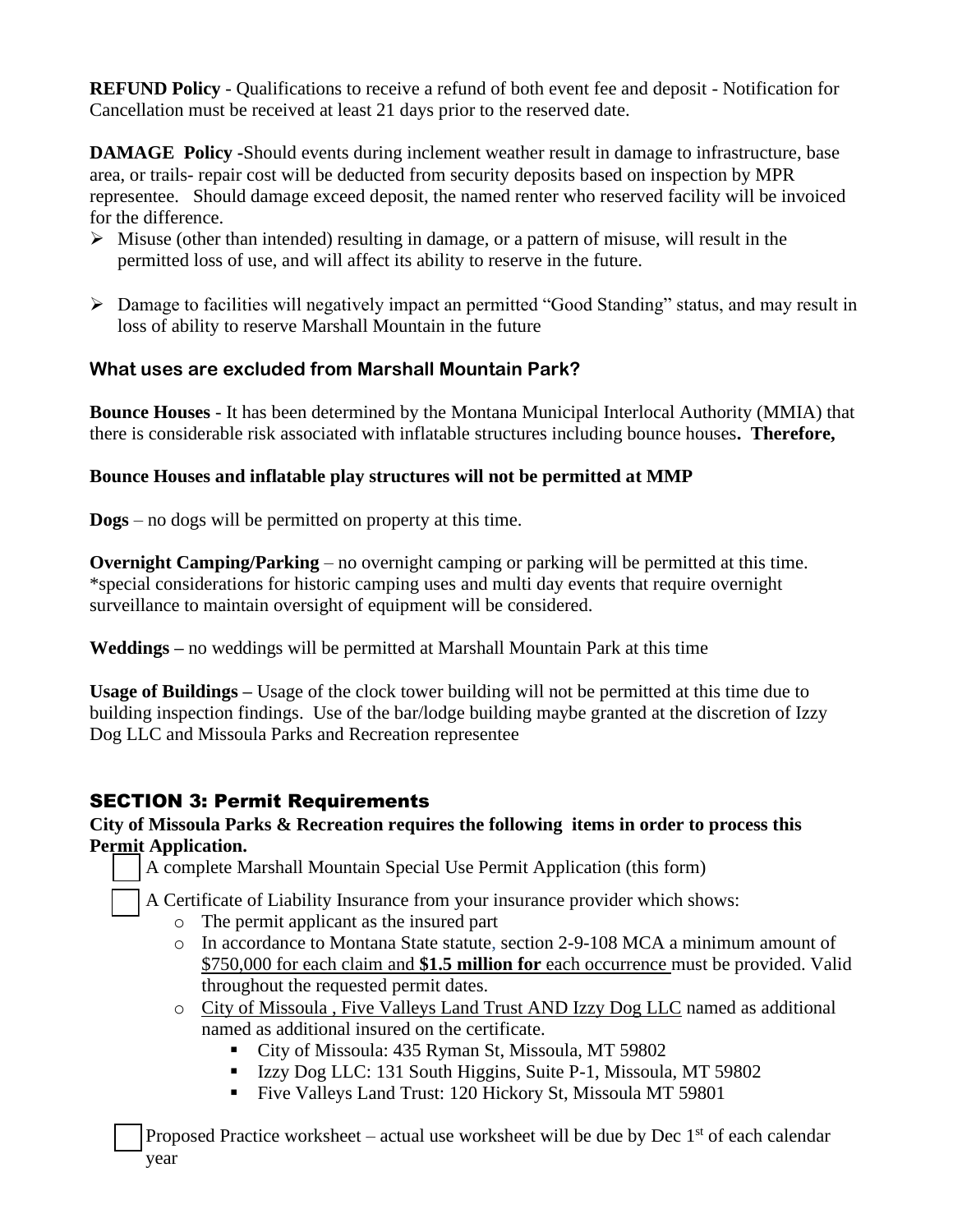FEE and use allocation: \$500.00 per season with a total of 24 practices per year maximum due Fees will be due at the time of the permit completion no later than 7 days before first day of use.

Season Definition: July 1st – Dec 31st Jan  $1 -$  June  $31<sup>st</sup>$ 

MARSHALL MOUNTAIN PARK PERMIT constitutes the entire agreement between parties hereto. In consideration of the covenants herein expressed, the City of Missoula Parks and Recreation Department hereinafter called the "City", does hereby grant permission to organization/individual below hereinafter-called "Permit Holder"

(Signature of Organization Representation) (Date)

MARSHALL MOUNTAIN PARK YOUTH SPORTS TEAM is approved and issued to the event organizer with the following additional requirements:

\_\_\_\_\_\_\_\_\_\_\_\_\_\_\_\_\_\_\_\_\_\_\_\_\_\_\_\_\_\_\_\_\_\_\_\_\_\_\_\_\_ \_\_\_\_\_\_\_\_\_\_\_\_\_\_\_\_\_\_\_\_\_\_\_\_\_\_\_\_\_\_\_\_\_

\_\_\_\_\_\_\_\_\_\_\_\_\_\_\_\_\_\_\_\_\_\_\_\_\_\_\_\_\_\_\_\_\_\_\_\_\_\_\_\_\_\_\_\_\_\_\_\_\_\_\_\_\_\_\_\_\_\_\_\_\_\_\_\_\_\_\_\_\_\_\_\_\_\_\_\_\_

Permit Administrator date

# **MISSOULA PARKS AND RECREATION STAFF ONLY**

| <b>ITEM</b>                                   | <b>INFO &amp; STAFF INITIALS</b> |
|-----------------------------------------------|----------------------------------|
| <b>Date Received:</b>                         |                                  |
| <b>Is Application Complete:</b>               |                                  |
| <b>Signed MMP Permit Agreement:</b>           |                                  |
| <b>Fee Collected</b>                          |                                  |
| <b>Liability Insurance from Permit Holder</b> |                                  |
| Completed proposed practice worksheet         |                                  |